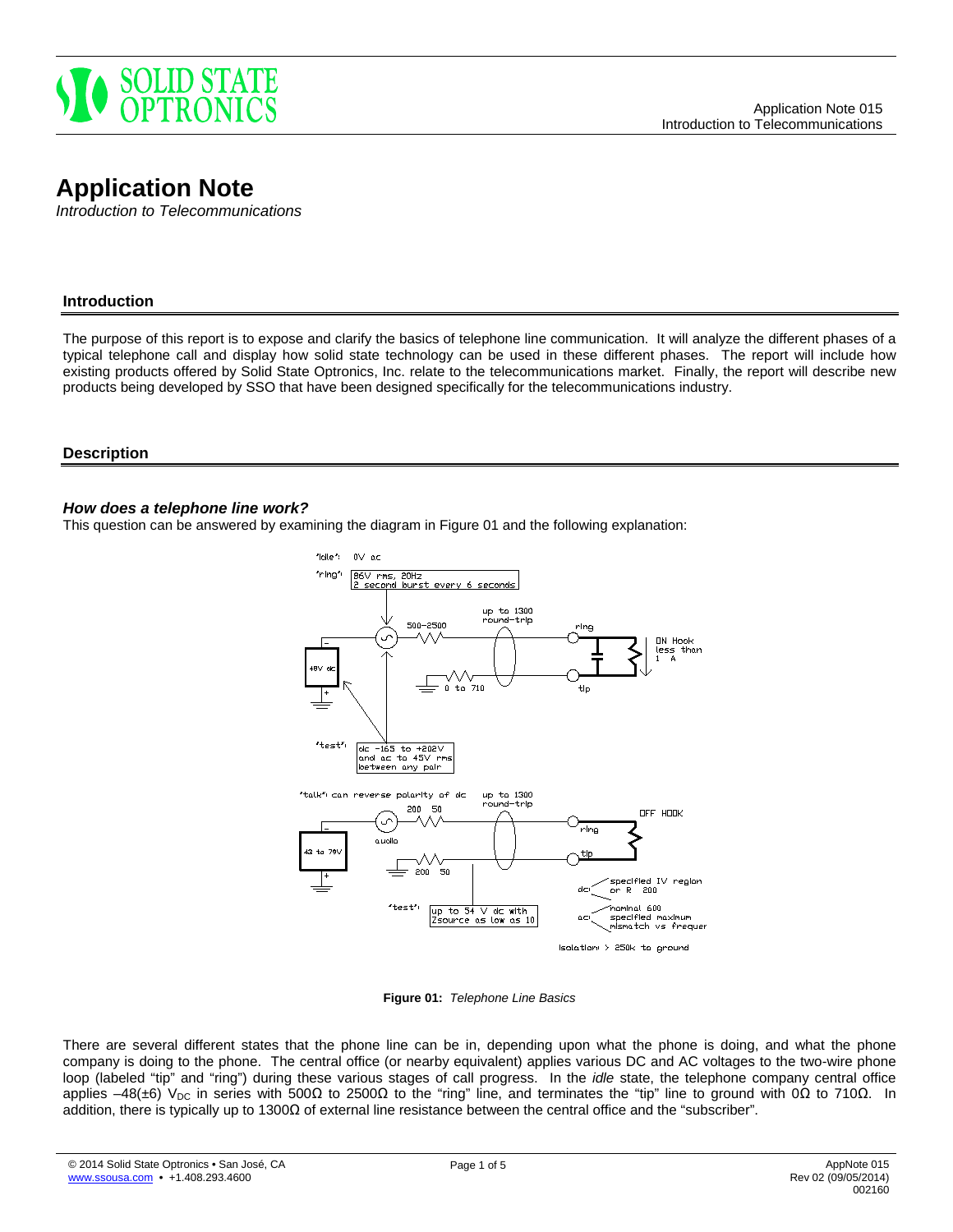

When the phone is placed off-hook, the central office goes into *dialing* mode, applying a dial tone and a DC level of –43 to –79 volts in series with 200Ω (±50Ω) on "ring," and terminating "tip" with the same impedance to ground. The same DC voltage and source impedances are present in the *talking* state (after the connection is made), although the telephone company may, at its discretion, revere the polarity of the DC voltage applied to "ring." Of course, in the talking state there are also audio signals superposed on the DC signal, the whole purpose of the telephone! There are two other states. During *ring*, the phone company applies 89(±2) V<sub>RMS</sub> at 20Hz, on top of the usual  $48V_{DC}$  bias. As with the DC signal, the AC ringing signal is applied to the "ring" lead. The official ringing specification is 2 second burst at 6 second intervals. During *test* mode, the phone company applies various AC and DC test signals to make sure that the network is working properly.

Turning towards an application, a typical modem circuit looks like that shown in Figure 02:



**Figure 02:** *Typical Modem Circuit*

The input is a typical common outlet containing leads for the Tip and Ring. The first component to interface with the telephone lie is the Surge Protection device. This device is designed to prevent any damage to "downstream" circuitry in the event of any transients which may occur such as lightning or power crossings. The Ring Detect device acts as a sensor and provides a signal to the modem when a "ring" signal is detected from the central office. The Hook Switch component activates the connection of the Tip and Ring lines. Both the Hook Switch and Ring Detect mechanisms are connected to a control unit.

# **Surge Protection**

This phase of the telephone call is designed to protect the circuitry from any sudden changes in voltage and/or current from the outside line. These changes could result from transients, power crossings, or a lightning strike. According to regulations stated in the FCC's Part 68 rules, all equipment connecting to the U.S. telephone network must meet certain requirements. Of these, there are two main areas of concern: The Metallic Surge Test and The Longitudinal Surge Test. The Metallic Surge Test is defined as the differential surge voltage across the tip and ring conductors, while the Longitudinal Surge Test is defined as the differential surge voltage across the tip and ring shorted together and ground. The purpose of these tests is to simulate lightning and other transients which may occur on telephone and power lines.

The Metallic Surge Test is the application of an 800V peak surge, with a maximum rise-time-to-crest of 10mS and a 560mS minimum decay-time-to-half-crest applied between tip and ring circuits of the EUT (equipment under test). Two surges are applied, one in each polarity, and the EUT must meet the "non-harm" clause included in FCC Part 68. This clause states that it is acceptable if the EUT remains permanently in the on-hook state (line open), but not acceptable for it to fail and remain in the off-hook state (line closed).

The Longitudinal Voltage Surge Test is the application of a 1500V peak surge in each polarity from the tip connection of the circuit to ground, the ring connection of the circuit to ground and from the tip and ring connections shorted together to ground. The surge must have a maximum rise-time-to–crest of 10mS and a minimum decay-time-to-half-crest of 160mS.

# **Ring Detection Circuitry**

The ring detection circuitry detects the ring signal from the central office and indicates the presence of an incoming call. This ring signal is a high voltage AC signal superimposed on the central office DC battery, normally 48V DC. The AC signal is transmitted with a frequency between 15.3 – 68.0Hz and has an RMS voltage of 40 to 150 volts, with a typical ring pattern of 2 seconds on and 4 seconds off. The ring detection circuitry is connected to an input port on the modem or micro controller where it is verified as a valid ring signal.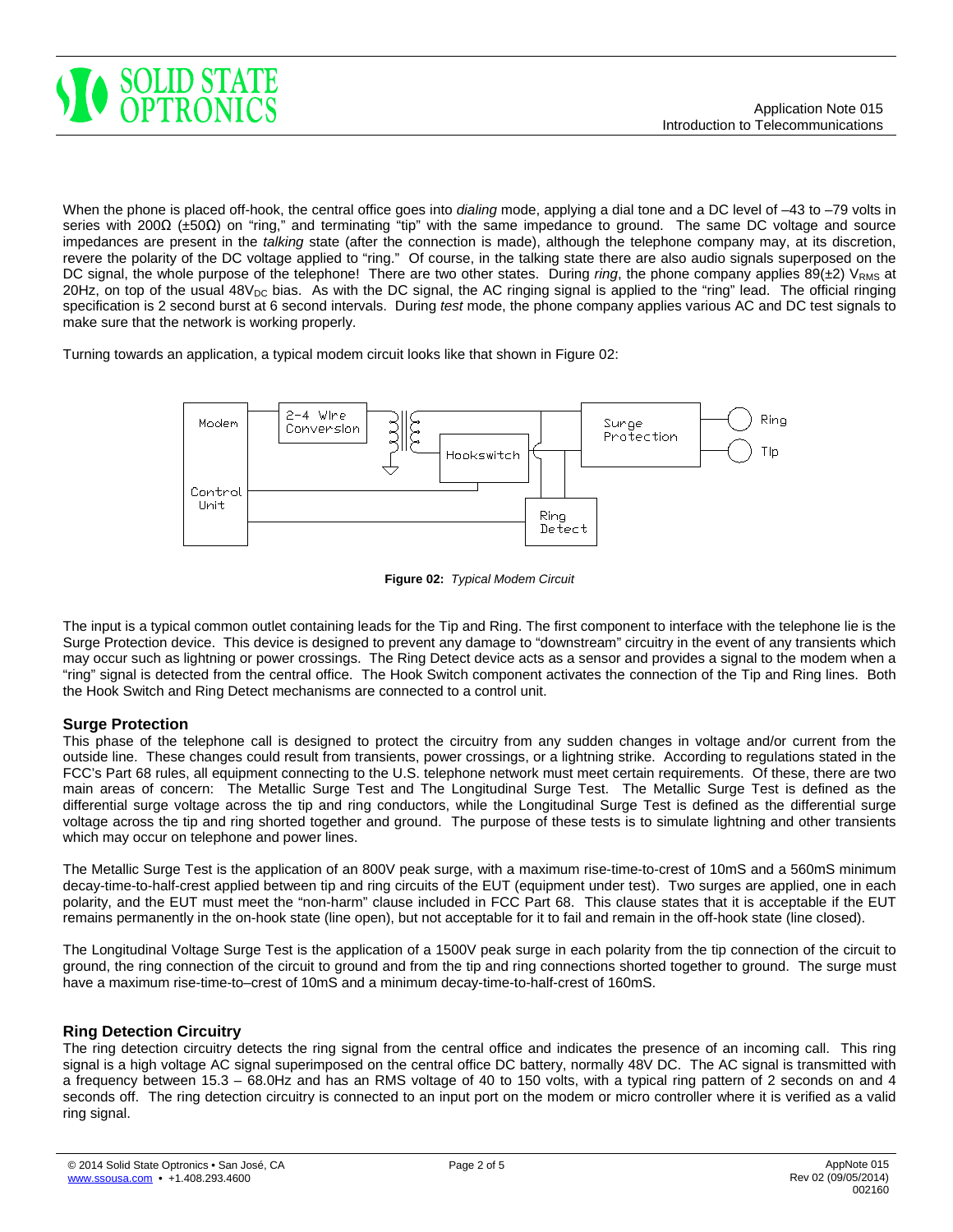

# **Hook Switch Circuitry**

The on-hook (on-line) and off-hook (off-line) conditions for the phone interface are controlled by the hook switch via a connection with the modem or micro controller host. The hook switch is activated by the modem or host when placing a call or when answering a call in response to an incoming ring signal.

#### **Solid State Technology and the TR115**

With the introduction of solid state technology to the telecommunications market, the different phases of a telephone call can now be handled by solid state relays and optically coupled transistors. Solid State Optronics has combined the features of a solid state relay and an optically coupled transistor into a single, 8 pin product called the TR115. Figure 03 shows two TR115 devices connected to the telephone lines in a generic application:



**Figure 03:** *Application Using TR115*

In this application, the TR115 devices are used to perform four different functions: Hook Switching, Ring Detection, Loop Current Detection, and Pulse Dialing. For Hook Switch operation the optically coupled relay is used. When a drive current is applied, the relay closes the loop placing the phone or modem in the "Off Hook" mode and prepares it for dialing or receiving an incoming call. Inherent to the optical relay is an isolation voltage of 3750V which provides more than adequate surge protection required by the FCC's Longitudinal Voltage Surge Test. The peak blocking voltage of the relay is 400V, well above voltages typically encountered along the Tip and Ring lines. The LED driving the relay has typical Turn-On currents around 2mA, making it ideal for battery powered applications such as laptop computers where longer battery life is desired.

For Ring Detection and Loop Current Detection, the transistor portion of the TR115 is used. The low turn on levels and fast switching speeds of the photo transistor make it ideal for these functions. In Ring Detection, the central office signal activates the transistor which denotes an incoming call. In Loop Detection, the transistor is used to monitor whether the device is "On Hook" or "Off Hook."

Modern phones use a method known as DTMF (Dual Tone Multi Frequency) to dial a phone number. Earlier phones used a method known as Pulse Dialing. In pulse dialing, the connection to tip and ring lines is interrupted at a high rate to denote various numbers. For instance, when dialing the number 6, the line would be interrupted 6 times. The relay portion of the TR115 can be used for applications where pulse dialing is used.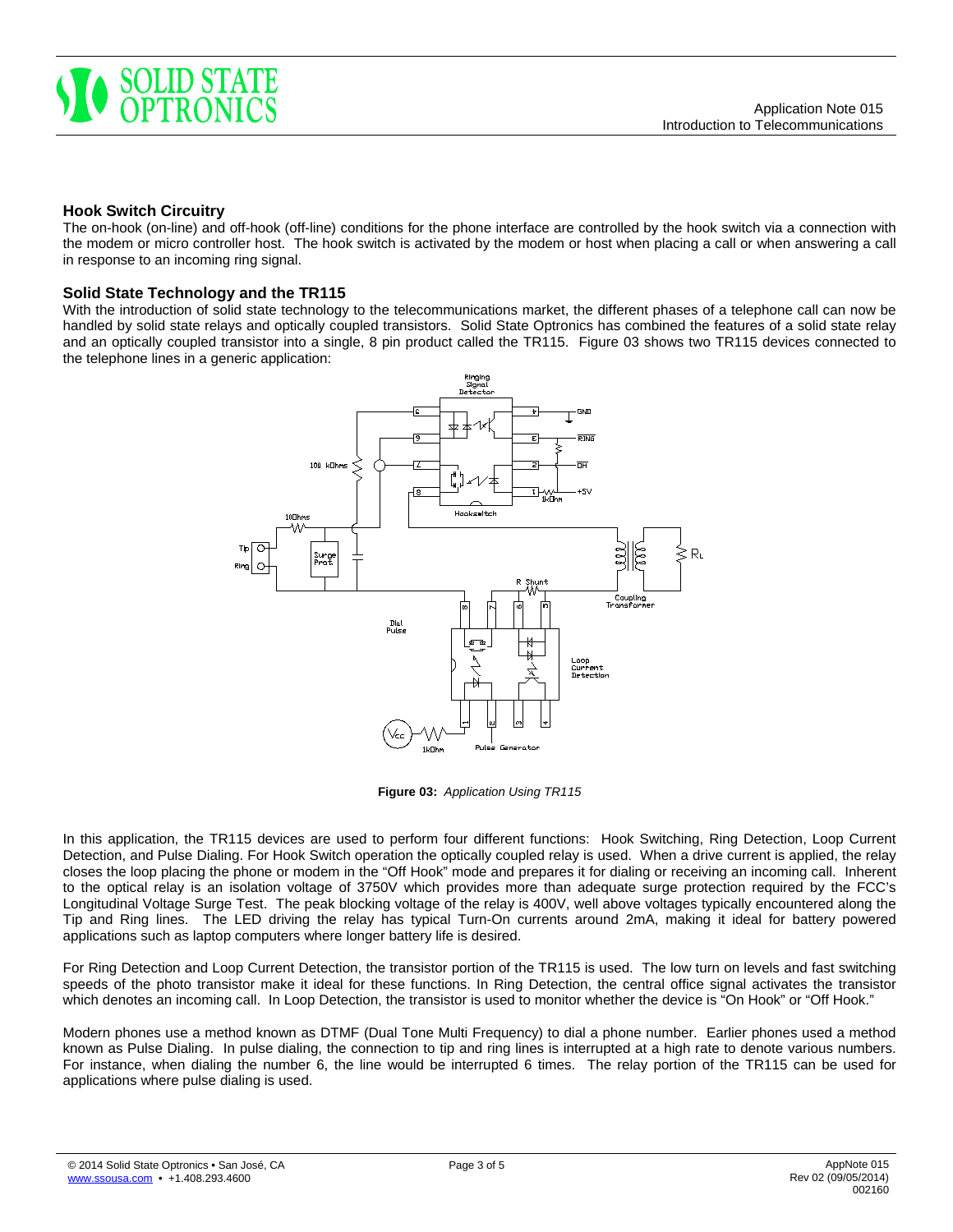

### **Additional Multifunction Products**

As the telecommunications industry has grown, new relay technology has being developed for it. With telecommunication products becoming smaller and more powerful, increased multi-functionality must be designed into tinier packages. Solid State Optronics has developed several products to meet these demands, incorporating multiple functions into low profile, 16 pin SOIC packages.

Pictured below in Figure 04 is a schematic of Solid State Optronics latest product designed specifically for telecommunication applications, the STS700:



**Figure 04:** *STS700 – Multifunction Relay*

Besides containing a 1 Form A relay and a Photo Transistor, the STS700 has a Darlington Transistor and a Bridge Rectifier incorporated into it. These two added features are included in the package for use in "dry" transformer and optical Data Access Arrangement (DAA) designs.

Figure 05 shows how the STS700 is used in a sample circuit:



**Figure 05:** *Sample Circuit Using STS700*

The Bridge Rectifier provides the function of current steering to maintain DAA operation and protect the Darlington Bridge during polarity reversals of Tip and Ring wires. The Darlington Bridge, with the addition of a few passive components, functions as an electronic inductor that has the effect of presenting a low resistance to the DC current across the telephone line, and relatively high